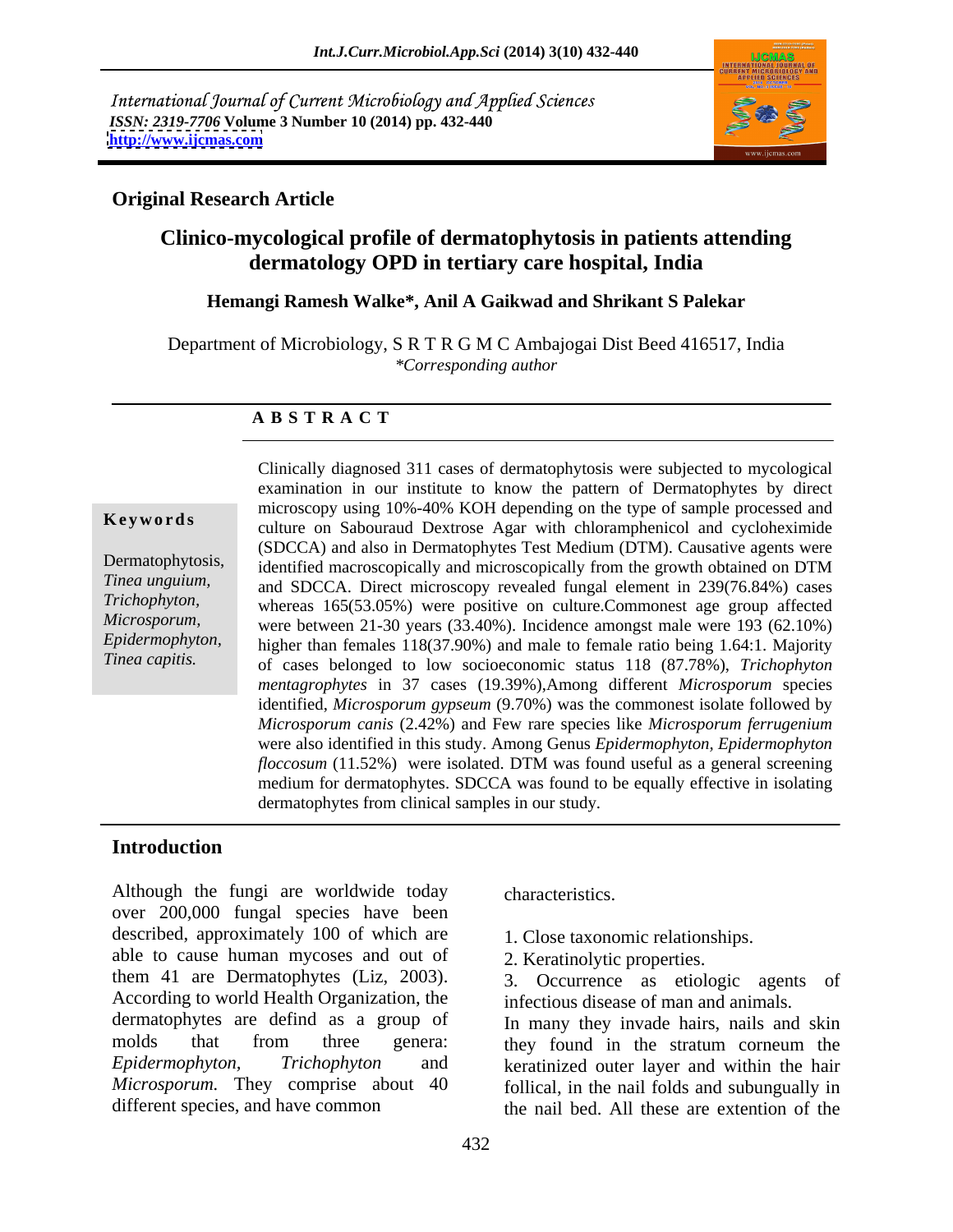stratum corneum (Yousef, 1980). dermatophytosis, isolation of various species<br>dermatophytosis commonly known as of dermatophytes, determine the prevalence, ringworm or tinea (DeiCas and Vernes , 1986). Though worldwide in distribution, it dermatophytoses with the mycological study is more prevalent in Tropical and and the contributing factor in this part of Subtropical region. Dermatophytes are more country. prevalent in India due to favourable climatic conditions liketemperature and humidity (Patwardhan and Dave, 1999). The etiological agents of dermatophytosis are classified in three anamorphic (asexual or two and a half years from July 2009 to imperfect) genera Trichophyton, December 2011 Ethical clearances from Microsporum and Epidermophyton, of anamorphic class Hyphomycetes of the Deuteromycota (Fungi Imperfecti) Govt Medical College & Hospital, (Weitzman and Summerbell, 1995). Ambajogai-Beed, Maharashatra. The study<br>Dermatophytes are referred to population comprised of 311clinically anthrophilic,Zoophilic and geophilic depending on whether their usual reservoir attending Dermatology outpatients in nature appears to be humans, animals or department at S. R. T. R. Govt Medical soil respectively (Vijayakumar *et al.,* 1990). College & Hospital, Ambajogai Beed. the Dermatophytes are among the during a period of two and a half years. Our commonest infectious agent of man and no hospital which is a tertiary care hospital. persons or geographic areas are free of them Detailed history of onset of disease, duration (Rippon, 1992). Dermatophytes are among of symptoms, trauma, occupation, drugs, the most prevalent infection. Millons of associated co morbid conditions, family and dollars are expended annually in their personal history was taken. Enquiries were treatment (Emmons *et al.,* 1974). in the also made as to exposure to animals, cases world today, Dermatophytosis is common in tropical

countries like India where heat and moisture play important role in promoting the growth Samples were collected from affected of Dermatophytes (Betty *et al.*, 2002). lesions. Whenever the patients presented Recently there has been increase in the with lesions at clinically different sites incidences of fungal infection. This may be samples were collected from all those sites result of frequent usages of higher and each of these were processed and antibiotics, various condition like organ transplant, lymphomas, leukaemia's and HIV infectivity. In spite of all this because of benign nature of fungi these are not given much attention and usually diagnosis is The affected area was swabbed with 70%

dermatophytosis, isolation of various species of dermatophytes, determine the prevalence, co-relate the clinical pattern of country.

# **Materials and Methods**

This is a prospective study over a period of December 2011 Ethical clearances from institutional Ethical Committee was obtained. study conducted at S. R. T. R. Govt Medical College & Hospital, Ambajogai Beed, Maharashatra.The study population comprised of 311clinically diagnosed cases of dermatophytoses attending Dermatology outpatients or any other suspected sources.

## **Collection and processing of the sample**

lesions. Whenever the patients presented with lesions at clinically different sites examined individually.

## **Collection of samples from skin:**

established very late. ethyl alcohol and the active edge of lesion The present study was undertaken with the were collected from active margin of lesion objectives like find out clinical pattern of without injuring the skin surfaces andThe affected area was swabbed with 70% scrape sterilized blunt scalpel. The scrapings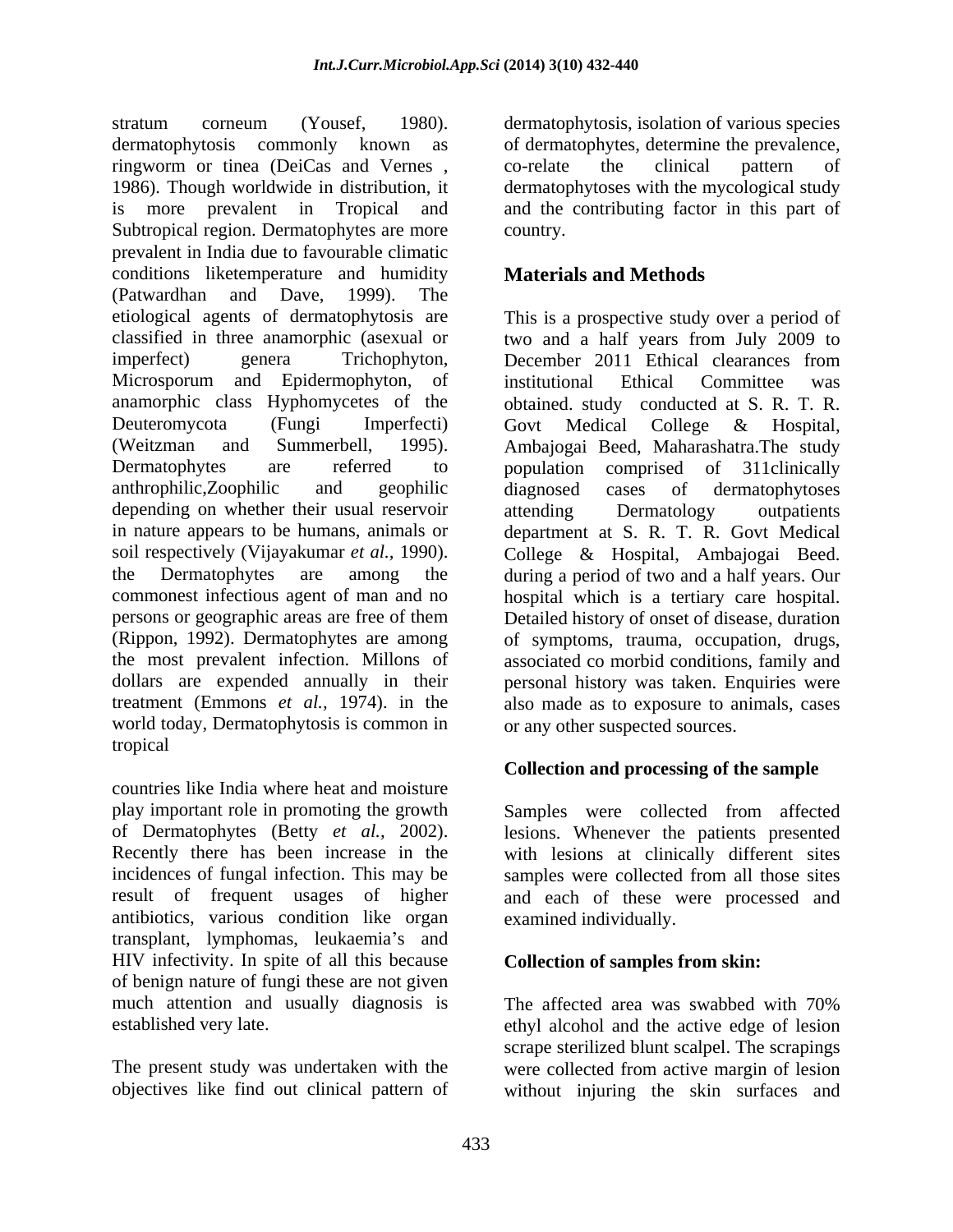collected in black paper packet to prevent **KOH** examination contamination.

The affected nails were swabbed with 70% Culture ethyl alcohol after which the nails were scraped deeply enough to obtain recently affected nail tissue. Nail clippings were also the lesions whenever it is feasible. The ment

The same procedure as mentioned for skin 2011; Emmons et al., 1977). scrapings was followed, in addition few Chloramphenicol was added to inhibit the was usually found in this area. The nail alone on DTM slopes for isolating material collected, part of it was used for BOD incubator at 250c and also at room (Madhavi *et al.,* 2011; Taplin *et al.,* 1969)

### **KOH examination**

**Skin Sripping:** It was taken by applying a 10% KOH solution. The preparation was waterproof vinyl adhesive tape to affected kept at room temperature for 30 mins. Nail skin lesion and then this was carried to clippings and scrapings were kept overnight laboratory by adhering to glass slide in black dipped in 40% KOH solution. Subsequently paper packets. examination was done under high power **From the nails branching and septate hyphae.** Skin and hair specimens were subjected to objective (40x) of the microscope for

## **Culture Culture**

collected in addition to nail scrapings from  $\frac{12}{12}$  mm as it was **From the scalp (hair)**<br>chloramphenicol (0 05mg/ml) and affected hairs were also epilated and growth of bacteria and cyclohexamide was collected with the help of scissor, collect the used to inhibit the growth of saprophytic basal portion of hair (hair stub) as the fungus fungi. Inoculations of specimens were also clippings and hair samples were cut into dermatophytes where mixed pathogens were small fragments of 1mm in size. Out of the suspected. The tubes were incubated in direct KOH examination and remaining part temperature to achieve good growth of some was used to inoculate onto Sabouraud dermatophytes which prefer a little higher dextrose agar plain and with temperature. The tubes were examined at chloramphenicol& cycloheximide and regular intervals for evidence of fungal Dermatophyte test medium (DTM) with growth and the progress of growth was also supplement to isolate the causative noted. Culture tubes not showing any dermatophytes. These three culture media growth were discarded after four weeks of used in our mycology laboratory were incubation. Any visible growth on SDCCA obtained as dehydrated media (manufacturer was examined for colony morphology, HiMedia Laboratories, Mumbai) and texture, ureas production pigmentation on prepared in-house following stringent surface (obverse), pigmentation on the quality control measures. DTM is a selective reverse. Microscopic examination of colony medium recommended for the isolation and was done by doing a lactophenol cotton blue cultivation of pathogenic dermatophytic mount to examine the hyphal structure, fungi. It is a modification of a commercial different vegetative structures formed by formulation made by Taplin et al in 1969 hyphae, microconidia, macroconidia and Skin, hair and nail samples were inoculated after reducing the size of the samples to approximately to 1-2 mm as it was mentioned earlier. Inoculations were done at sites at well spaced interval onto Sabouraud s dextrose agar slants with chloramphenicol (0 05mg/ml) and cyclohexamide (0 5mg/ml) (Madhavi *et al.,* 2011; Emmons *et al.,* 1977). Chloramphenicol was added to inhibit the done on DTM slopes for isolating BOD incubator at 250c and also at room chlamydoconidia.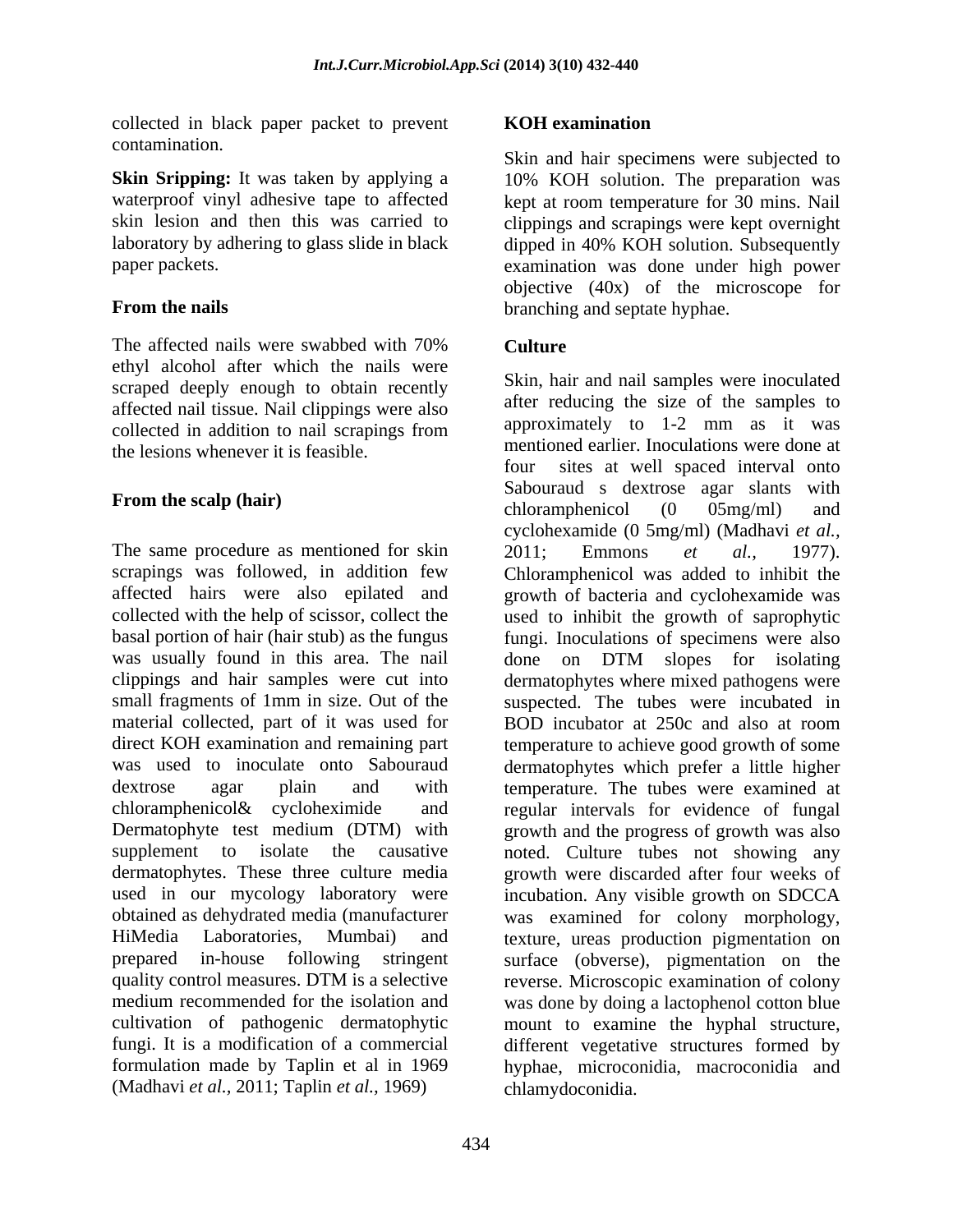The present study consists of 311 cases which were clinically diagnosed as cases of tinea infection. All age groups and both sex were included in the present study. Highest incidence of dermatophytosis was observed in the age group of  $21-30$  years  $(33.45%)$ and 31-40 years (28.30%) in the present study. The incidence was more in males (62.10%) than in females (37.90%) and male to female ratio was 1.64:1. it was observed that the higher incidence of dermatophytes infection was in the age group 21-30 years followed by 31-40 years which were more common in males as in this age group outdoor activity and exposure is more in field. The higher incidence in young males could be due to greater physical activity and increased sweating. Tinea corporis (42.12%) encountered mainly in the age group of 21- 30 years. Tinea cruris  $(25.08\%)$  was the cases of second clinical type isolated mainly in the  $(41.16\%)$ second clinical type isolated mainly in the age group of 31-40 years. Tinea unguium  $(12.86%)$  was most common in females, in The present study, out of 311 clinically<br>the age group of 21-30 years Out of 311 diagnosed cases of dermatophytosis the age group of 21-30 years Out of 311 cases, Tinea pedis was seen in 10.93% cases mainly in the age group of 21-30 years, In our study population most were farmers and field workers, as they were engaged mostly with farming which was increased during rainy season, therefore highest farming activity were done by this study population that to also mainly by bare foot, so this could have probably resulted in increased incidence of Tinea pedis. Low occurrence of Tinea capitis below 10 years of age in our study population may be due to awareness regarding hygiene of scalp in childhood by parents and by teacher through various

due to regular application of vegetable oil over the scalp which has inhibitory and

**Results and Discussion Example 2018 EXECUSE EXECUSE EXECUSE EXECUSE EXECUSE EXECUSE EXECUSE EXECUSE EXECUSE EXECUSE EXECUSE EXECUSE EXECUSE EXECUSE EXECUSE EXECUSE EXECUSE EXECUSE E** was the commonest clinical type outdoor activities, constant contact with fungi static properties. Though low incidence of Tinea capitis in adults was observed by various authors we could not isolate a single case of Tinea capitis from adults. Infection was most common in low socioeconomic group (87.78%) followed by middle socio-economic income group (10.62%) and least in high socio-economic income group (1.61%), In the present study, dermatophytosis was most commonly seen in manual workers (39.87%) including farmers, labours, butchers, and carpenters, followed by students (32.80%), housewives (14.15%) and professionals (13.18%) These were likely to be due to increased physical activity and increased opportunity of exposure in manual workers during farming, increased wet work in housewives and the probable factors put forward for this association includes increased sweating in plants and soil. We also observed maximum cases of dermatophytosis in June-Sept (41.16%)

> In the present study, out of 311 clinically diagnosed cases of dermatophytosis (76.85%), were positive for fungi, either by KOH and/or culture (40.19%), were positive by both KOH and culture (36.36%), were positive by KOH and negative by culture, however (12.86%) were negative by KOH but turned to be culture positive (10.30%), were negative by both KOH and culture, which was comparable with all above studies done by various authors. The variation in culture and KOH could be due to non-viability of fungal elements in some cases. Topical antifungal treatment was also important factor for the above variations.

school healths' check-up. Out of 165 isolated dermatophytes the most The low occurrence in female child could be  $\mu$  *rubrum* (56.37%) followed by *T*. common dermatophyte isolate was *T. rubrum* (56.37%) followed by *T. mentagrophytes* (19.39%). *E. floccosum* was isolated from (11.52%) cases and amongst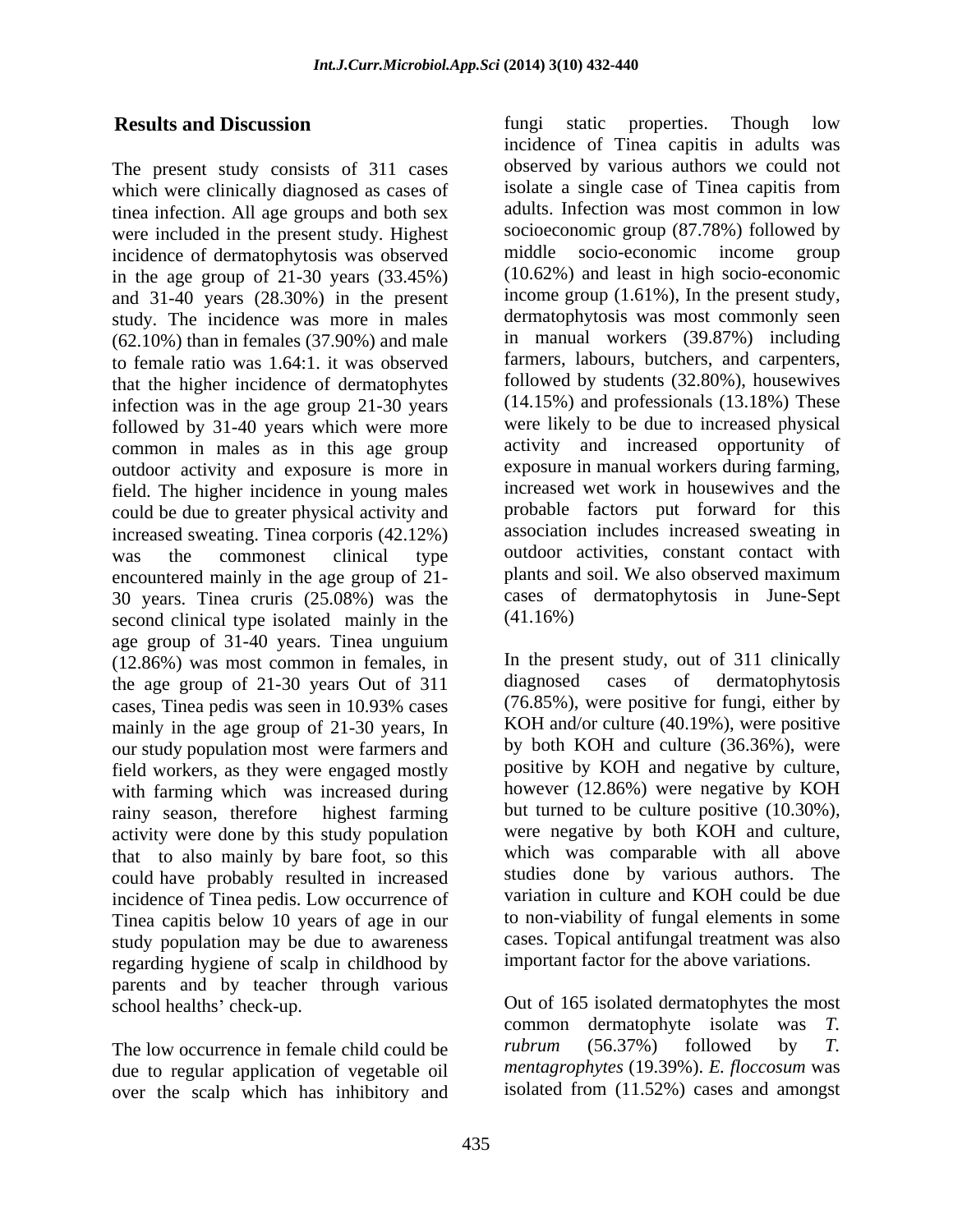*Microsporum spp, M. gypseum (*9.70%) and

Few species of dermatophytes like development of dermatophytosis. *Microsporum ferrugineum, T. soudanense* comparable finding were reported from foIn are endemic in certain parts of the world. present study HIV infection (13.83%) was *Microsporum ferrugineum* an anthrophilic found to be a contributory and predisposing dermatophytes is endemic in Africa and factor for development of dermatophytosis, Oriental Asia, sporadic cases have been comparable finding In the present study reported from other countries. In the present (12.86%) patients showed positive history of study out of 311 sample processed, Sabouraud Dextrose Agar showed growth of dermatophytes in (53.05%) while The dermatophytes are among the Dermatophyte Test Medium isolated commonest infectious agents of man and no (54.34%) dermatophytes including one case person or geographic areas are free of them. of non dermatophytic mould. From our study we observed that DTM was more according to geographical area and climatic useful as a general screening medium as opposed to an identification medium and the isolation of dermatophytes was rapid compared to SDA.*T. rubrum* and *T.*  favourable for dermatophytes as it is 600 *mentagrophytes* were identified by their meters above the sea level and characterized colony morphology, microscopical findings, urease test, and pigmentation on potato summer,  $25-32^0C$  in winter, rainfall about dextrose agar and hair perforation test. Urease was positive within 3 days in the period of June to September, the weather (93.75%) of *T. mentagrophytes* while of *T. rubrum* (2.15%) within 7 days. *T. rubrum* (95.70%) produce wine red pigment on With above knowledge the present study Potato Dextrose Agar where as only (6.25%) was undertaken to know the clinical pattern of *T. mentagrophytes* produce less intense of dermatophytosis and its correlation with pigments. *T. mentagrophytes* (90.63%) showed conical perforation in hair various predisposing factors. perforation test within 15 days .whereas not

*M. canis (*2.42%). days. In the present study trauma (36.01%) a single strain of *T. rubrum* did so within 30 was found as a predisposing factor for development of dermatophytosis. factor for development of dermatophytosis,<br>comparable finding In the present study diabetes during clinical examination.

> The dermatophytes are among the Incidence of dermatophytosis varies according to geographical area and climatic condition of the place.

The climatic condition of our area is by a mean temperature of  $35-42^{\circ}$ C in 650-700 mm per year and that too only in is otherwise dry.

mycological investigation along with

| Completed age group in<br>years | Number of cases | Percentage |
|---------------------------------|-----------------|------------|
| $1-10$ years                    |                 | 3.86%      |
| $10-20$ years                   |                 | 20.26%     |
| $21-30$ years                   | 104             | 33.45%     |
| 31-40 years                     |                 | 28.30%     |
| $41-50$ years                   |                 | 11.25%     |
| $51-60$ years                   |                 | 2.89%      |
| $>60$ years                     |                 |            |
| Total                           | 211             | 100%       |

**Table.1** Age wise distribution of dermatophytoses in the study group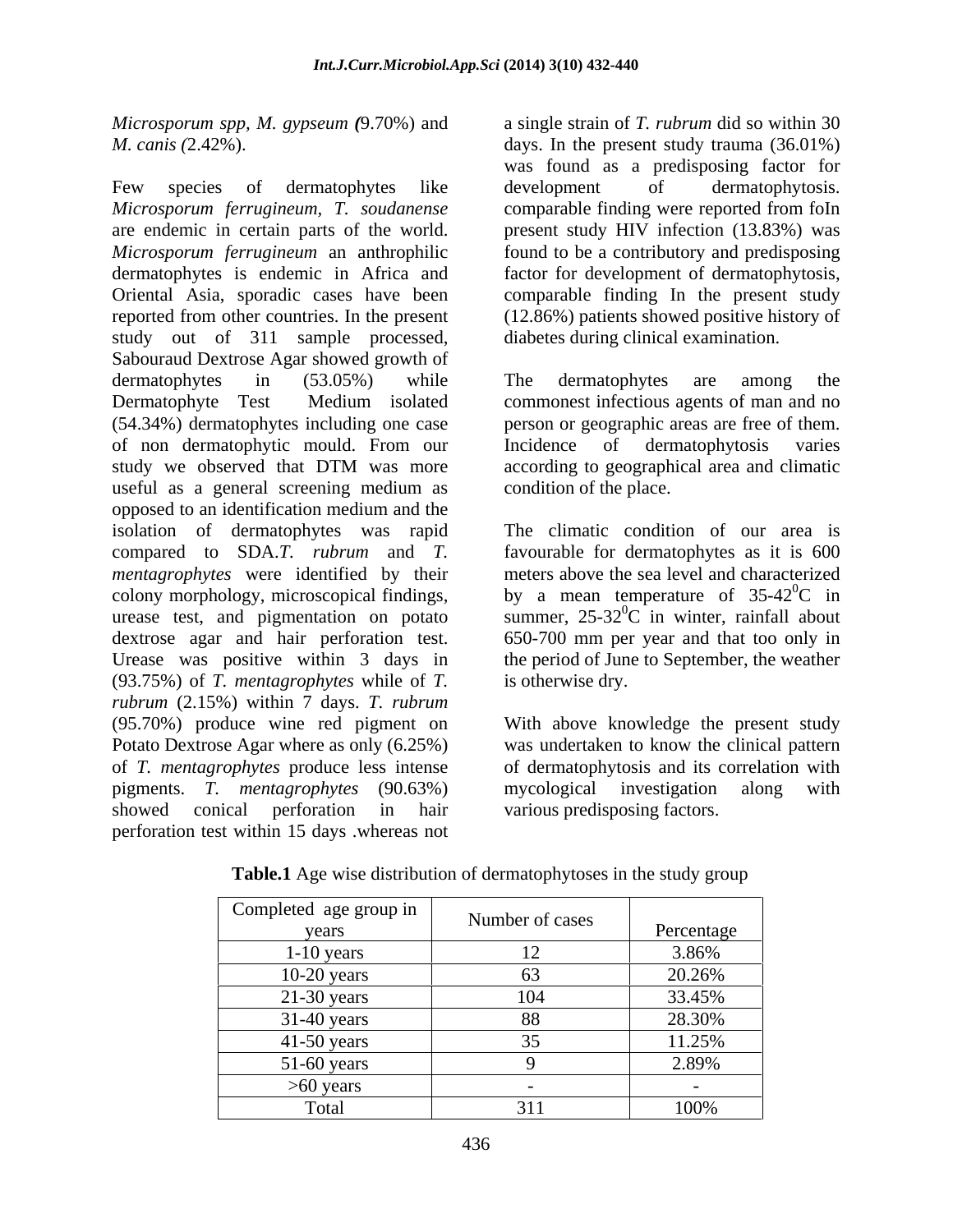### *Int.J.Curr.Microbiol.App.Sci* **(2014) 3(10) 432-440**

| <b>CLINICAL TYPE</b>    | NO. OF CASES          | PERCENTAGE |
|-------------------------|-----------------------|------------|
| T. corporis             |                       | 42.12%     |
| '. cruris               | ¬∩                    | 25.08%     |
| T. unguium              | $\Lambda$<br>$\tau U$ | 12.86%     |
| T. capitis              |                       | 2.25%      |
| r. pedis                |                       | 10.93%     |
| T. faciei               |                       | 1.29%      |
| T. corporis & T. cruris | 17                    | 5.45%      |

**Table.2** Distribution of clinical types in relation to study subjects

**Table.3** Age wise distribution of different clinical types of dermatophytes

| <b>CLINICAL TYPE</b>    |                |                 | COMPLETED AGE GROUP IN YEARS |              |                 |                |            |
|-------------------------|----------------|-----------------|------------------------------|--------------|-----------------|----------------|------------|
|                         | $1 - 10$       | $11 - 20$       | $21-30$                      |              | $31-40$ 41-50   | $ 51-60  > 61$ |            |
| T. corporis             | 05             | $\cap$          | 49                           | $\sim$<br>οэ | $\overline{ }$  | $\Omega$       |            |
| T. cruris               | 01             | $\overline{10}$ | $\Omega$<br>∠∪               |              | 08              | 03             |            |
| T. unguium              |                | $\overline{10}$ | $\Omega$                     | U4           | $\Omega$<br>UJ. |                |            |
| T. capitis              | O <sub>5</sub> | 02              |                              |              |                 |                |            |
| T. pedis                | 01             |                 | 12<br>$\perp$                | 07           | 03              | 02             |            |
| T. faciei               | $00\,$         | 01              | 01                           | 02           | $00\,$          |                |            |
| T. corporis & T. cruris |                | 03              | 02                           | 08           | 04              | $\sim$ $-$     | $\sim$ $-$ |
| <b>TOTAL</b>            | 12             | 63              | 104                          | 88           | 35              | 09             |            |

## **Table.4** KOH preparation findings

| <b>RESULT OF KOH</b> | NO. OF CASES | PERCENTAGE |
|----------------------|--------------|------------|
| <b>MOUNT</b>         |              |            |
| <i>Positive</i>      | ാറ           | 76.84%     |
| Negative             |              | 23.16%     |
| Total                | $\sqrt{244}$ | 10001      |

**Table.5**: Sex wise distribution in the study group

| <b>SEX</b>         | NO. OF CASES | PERCENTAGE |
|--------------------|--------------|------------|
| Male               | 193          | 62.10%     |
| Female             | 118          | 3790%      |
| <sup>1</sup> Total | 1311         | $100\%$    |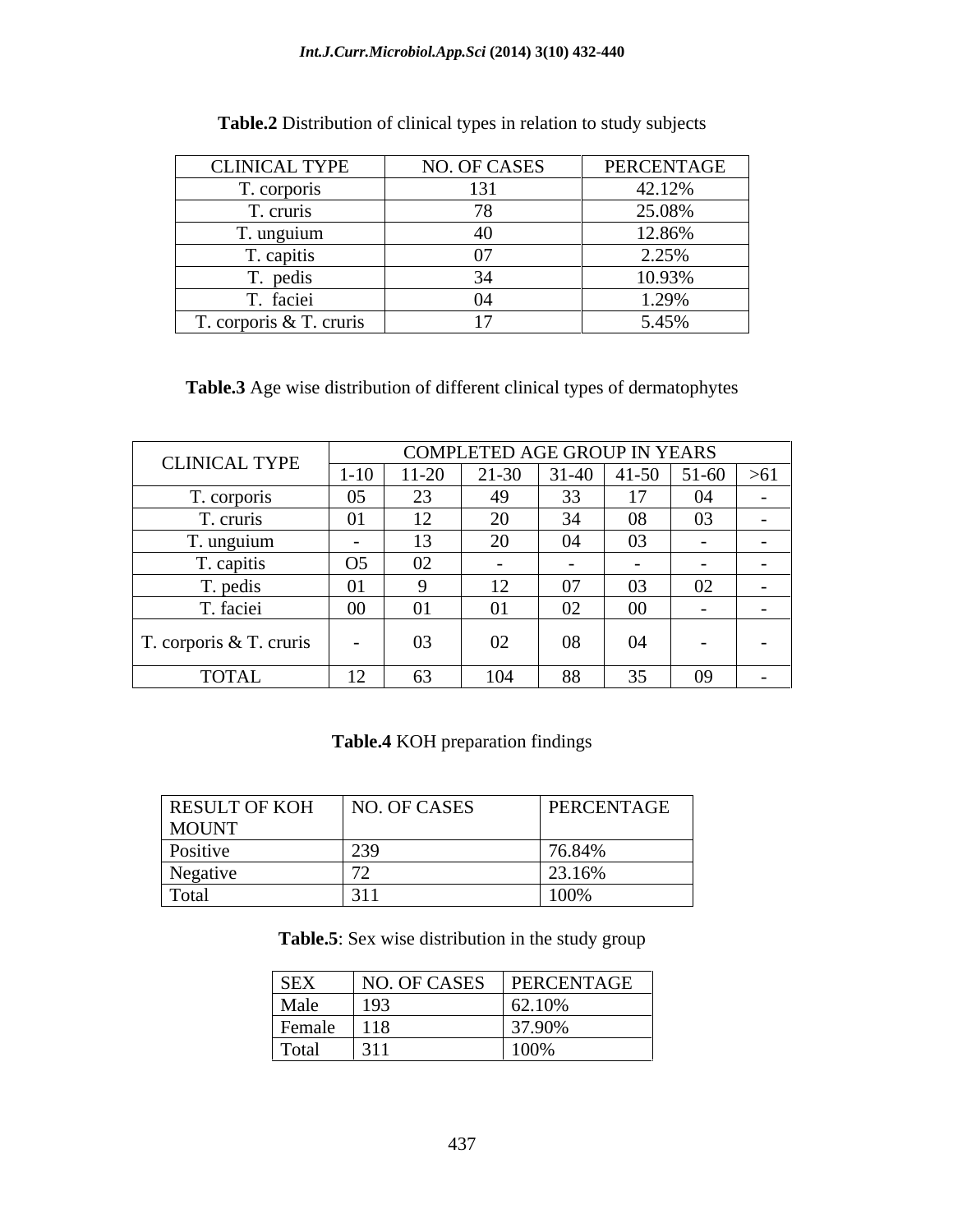







- 
- **c) Tinea faciei showing circular lesion d) Tinea pedis showing lesions on the dorsum of foot**



**specimen (endothrix slide culture infection)**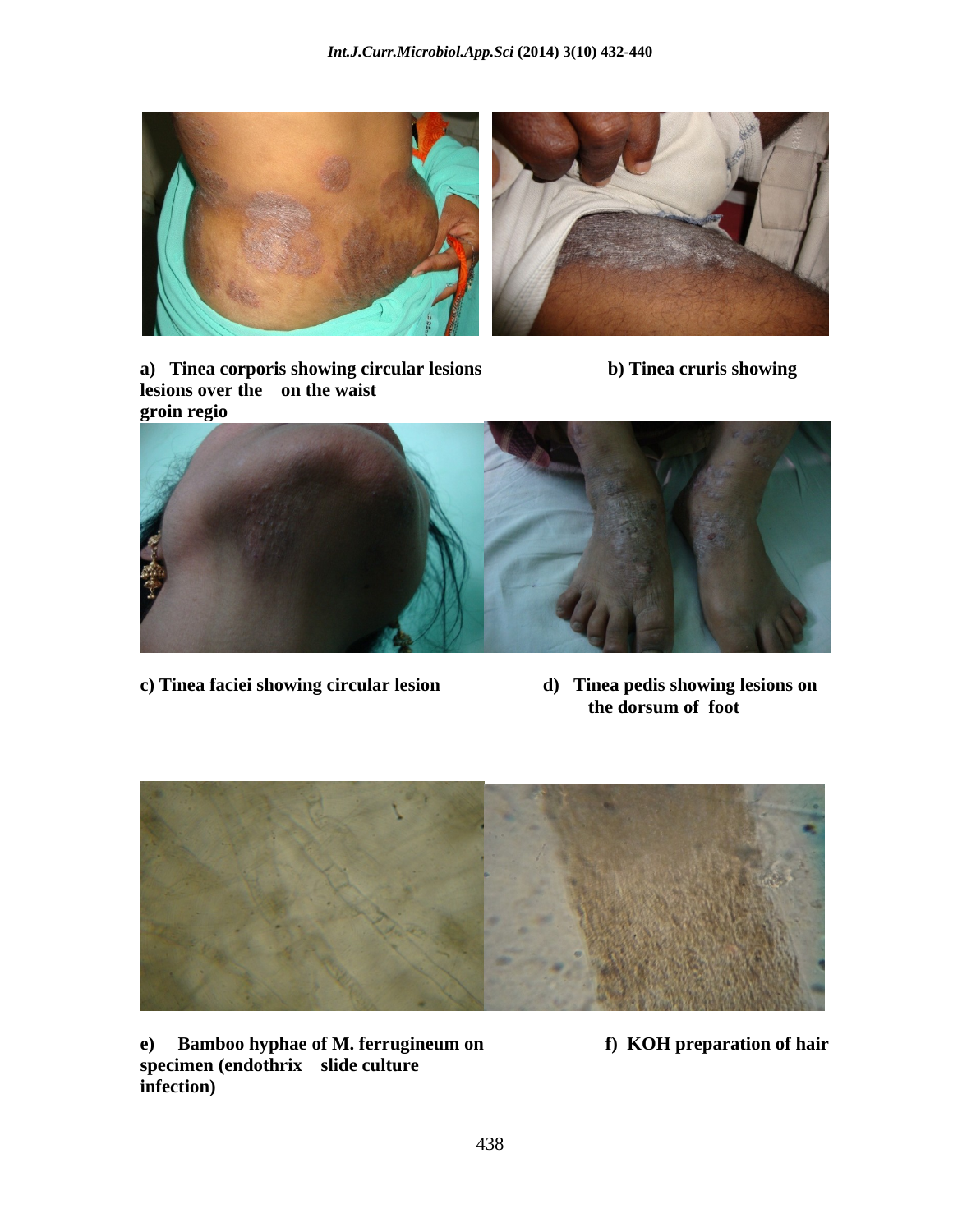

 **g) Trichophyton rubrum on (SDA and DTM) h)Pigmentation PDA**





**i) LPCB Trichophyton rubrum (LPCB mount) j ) Microsporum canis (LPCB mount)** 



**k) Trichophyton mentagrophyte (LPCB mount) l) Microsporum gypseum (LPCB mount)**